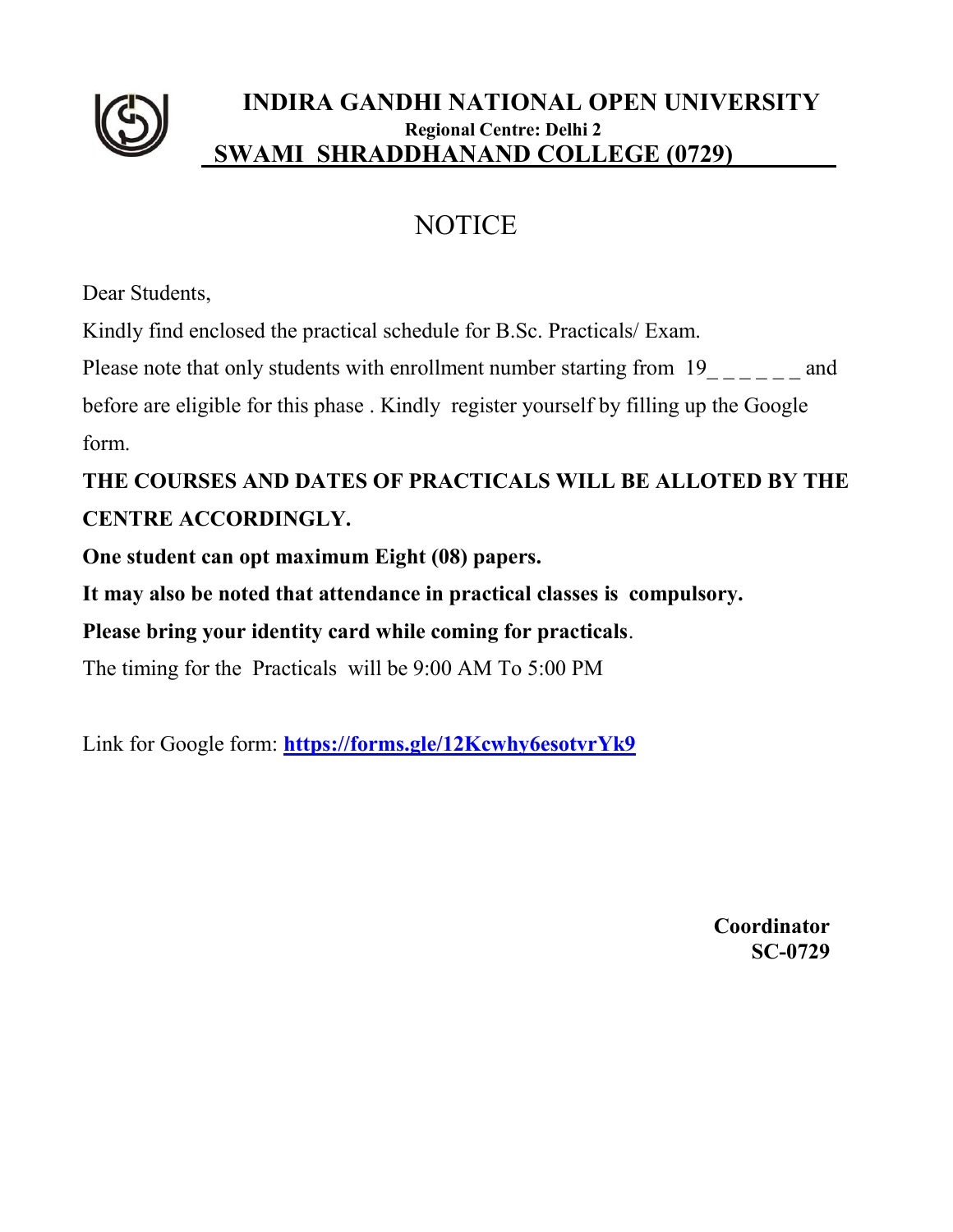### **INDIRA GANDHI NATIONAL OPEN UNIVERSITY Regional Centre: Delhi 2 SWAMI SHRADDHANAND COLLEGE (0729)** B.Sc. PRACTICALS **SCHEDULE** 2022/01

Dear Students,

This is to inform you that the B. Sc. Practical for the following courses are as per the dates given below. **TIMING : 9:00 AM TO 5:00 PM**

| <b>Practical Courses</b> | <b>Dates</b>                                                   |
|--------------------------|----------------------------------------------------------------|
| <b>LSE 4L</b>            | April 10, 14, 15, 16, 17, 23, 24, May 7, 8, 9, 10, 11, 12 & 13 |
| <b>LSE 11L</b>           | April 10, 14, 15, 16, 17, 23, 24, May 7, 8, 9, 10, 11, 12 & 13 |
| <b>BBYCL 132</b>         | April 10, 14, 15, 16, 17, 23 & 24                              |
| <b>BBYCL 134</b>         | April 10, 14, 15, 16, 17, 23 & 24                              |
| <b>BBYCL 132</b>         | May 7, 8, 9, 10, 11, 12 & 13                                   |
| <b>BBYCL 134</b>         | May 7, 8, 9, 10, 11, 12 & 13                                   |
| <b>BZYCL 132</b>         | April 10, 14, 15, 16, 17, 23 & 24                              |
| <b>BZYCL 134</b>         | April 10, 14, 15, 16, 17, 23 & 24                              |
| <b>BZYCL 132</b>         | May 7, 8, 9, 10, 11, 12 & 13                                   |
| <b>BZYCL 134</b>         | May 7, 8, 9, 10, 11, 12 & 13                                   |

**DR. PARVEEN GARG , DR SEEMA GUPTA, DR RENU GARG, DR RUBY GUPTA**

| <b>Practical Courses</b> | <b>Dates</b>                                                   |
|--------------------------|----------------------------------------------------------------|
| <b>CHE 11 L</b>          | April 10, 14, 15, 16, 17, 23, 24, May 7, 8, 9, 10, 11, 12 & 13 |
| <b>CHE 12 L</b>          | April 10, 14, 15, 16, 17, 23, 24, May 7, 8, 9, 10, 11, 12 & 13 |
| <b>BCHCL 132</b>         | April 10, 14, 15, 16, 17, 23 & 24                              |
| <b>BCHCL 134</b>         | April 10, 14, 15, 16, 17, 23 & 24                              |
| <b>BCHCL 132</b>         | May 7, 8, 9, 10, 11, 12 & 13                                   |
| <b>BCHCL 134</b>         | May 7, 8, 9, 10, 11, 12 & 13                                   |
| <b>PHE-12L</b>           | April 10, 14, 15, 16, 17, 23, 24, May 7, 8, 9, 10, 11, 12 & 13 |
| <b>BPHCT 132</b>         | April 10, 14, 15, 16, 17, 23 & 24                              |
| <b>BPHCT 134</b>         | April 10, 14, 15, 16, 17, 23 & 24                              |
| <b>BPHCT 132</b>         | May 7, 8, 9, 10, 11, 12 & 13                                   |
| <b>BPHCT 134</b>         | May 7, 8, 9, 10, 11, 12 & 13                                   |

**DR. PARVEEN GARG , DR SEEMA GUPTA, DR RENU GARG, DR RUBY GUPTA**

| <b>Practical Courses</b> | <b>Dates</b>                      |
|--------------------------|-----------------------------------|
| <b>BGGCL 134</b>         | April 10, 14, 15, 16, 17, 23 & 24 |
| <b>BGGCL 134</b>         | May 7, 8, 9, 10, 11, 12 & 13      |
| DR. ANJALI YADAV         |                                   |

It may also be noted that attendance in practical classes is compulsory. Please bring your identity card while coming for practicals.

For Registration please fill This Google form link given below: **<https://forms.gle/12Kcwhy6esotvrYk9>**

> **Coordinator SC-0729**